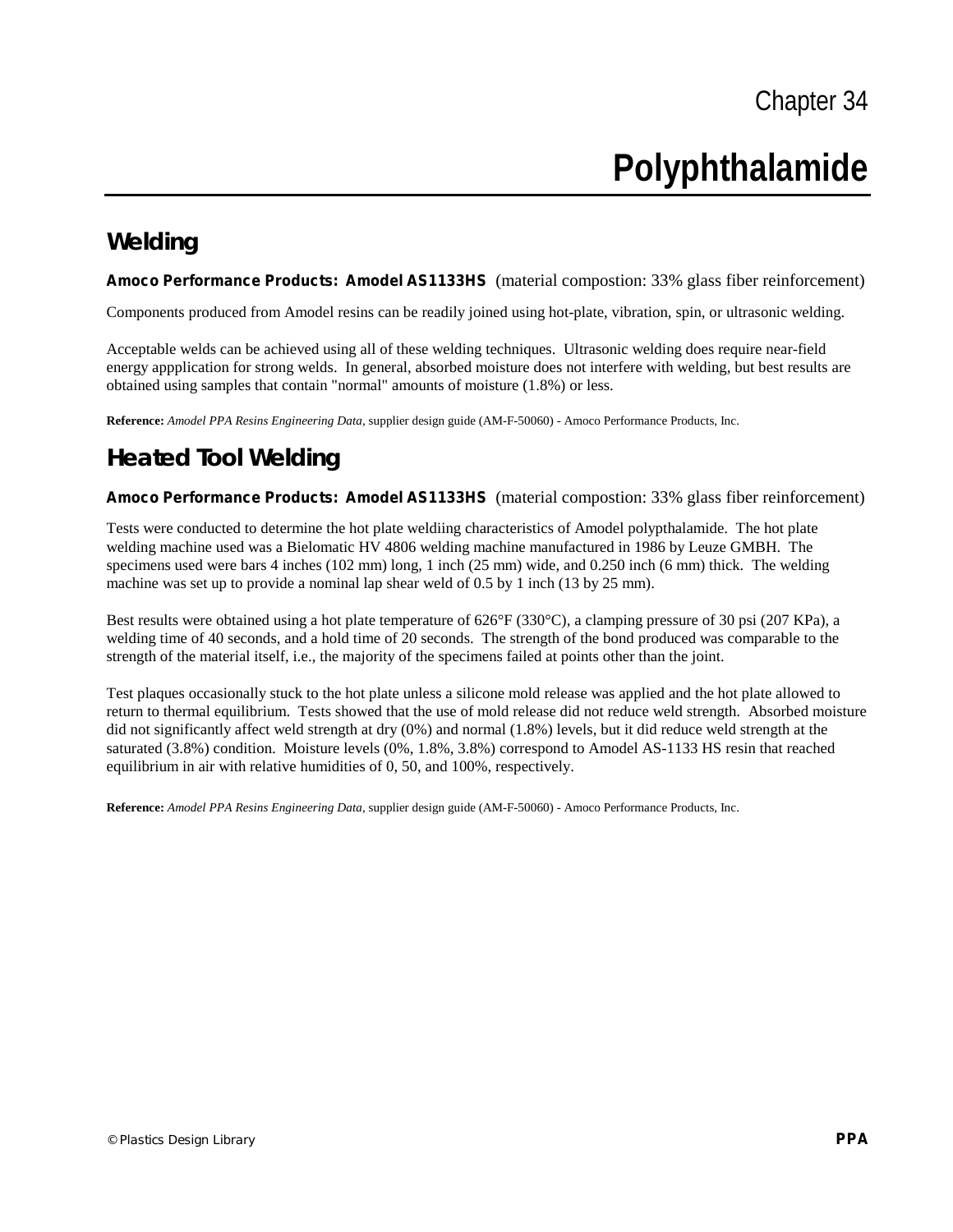# **Vibration Welding**

#### **Amoco Performance Products: Amodel AS1133HS** (material compostion: 33% glass fiber reinforcement)

In vibrational welding, friction is used to generate heat. One part is held stationary while the mating part vibrates 0.030 to 0.060 inches (0.8 to 1.5 mm) in a linear fashion at 100 to 400 Hz. Vibration welding is limited to flat parts.

The vibration welding machine used to weld Amodel AS1133HS resin was a Vinton Hydroweld vibration welding machine. This machine operates at a nominal frequency of 240 Hz. The specimens used were 4 inches (102 mm) long, by 1 inch (25 mm) wide, by one-fourth inch (6 mm) thick, and they were welded in a 1 by 0.5 inch (25 by 13 mm) lap shear configuration.

This method was very effective and welds as strong as the parent material were easily obtained. This technique proved relatively insensitive to welding conditions, giving good results at weld times as short as 0.6 seconds and pressures as low as 320 psig (2.2 MPa). Best results were obtained using specimens containing a normal (1.8%) amount of moisture, corresponding to equilibrium moisture content at 50% relative humidity.

**Reference:** *Amodel PPA Resins Engineering Data,* supplier design guide (AM-F-50060) - Amoco Performance Products, Inc.

# **Spin Welding**

**Amoco Performance Products: Amodel AS1133HS** (material compostion: 33% glass fiber reinforcement)

The spin welding method uses frictional heat to join two cylindrical or spherical mating parts. While one half is held stationary in a nest fixture, the mating part is spun rapidly against it. Friction at the interface raises the temperature of the material to the melt point. At that point, the spinning action is stopped, and the parts are held under pressure for cooling.

The spin welding machine used to weld Amodel AS-1133 HS resin was a Mechasonic KLN Omega machine, model SPN-063. Typically the important parameters are angular speed in revolutions per minute, normal force, and welding time. Because this machine is an inertia-type, the energy available for spinning the sample is limited to that stored in a flywheel. So instead of adjusting speed per se, the energy stored in the flywheel is controlled.

The specimens used for spin welding were injection molded cups. This style has an interference joint configuration. Excellent weld strength was obtained using this method.

Because welding condition settings are machine specific, they are not generally useful in setting a starting point. Rather it was observed that as forge pressure and angular velocity were increased, weld strength increased up to a maximum and then decreased when an excessive amount of either pressure or velocity was applied. The explanation for this observation is that when a weld was made with too high a forge pressure, the spinning motion was stopped nearly instantaneously and not enough polymer melted and flowed. In the other extreme, a high angular velocity and a low forge pressure, the top part essentially sat on top of the bottom part and freely rotated without being forged into the interference fit. Thus, to assure a good joint, a welding condition must be found so both melting and forging occurs.

Moisture content did not significantly affect weld strength.

**Reference:** *Amodel PPA Resins Engineering Data,* supplier design guide (AM-F-50060) - Amoco Performance Products, Inc.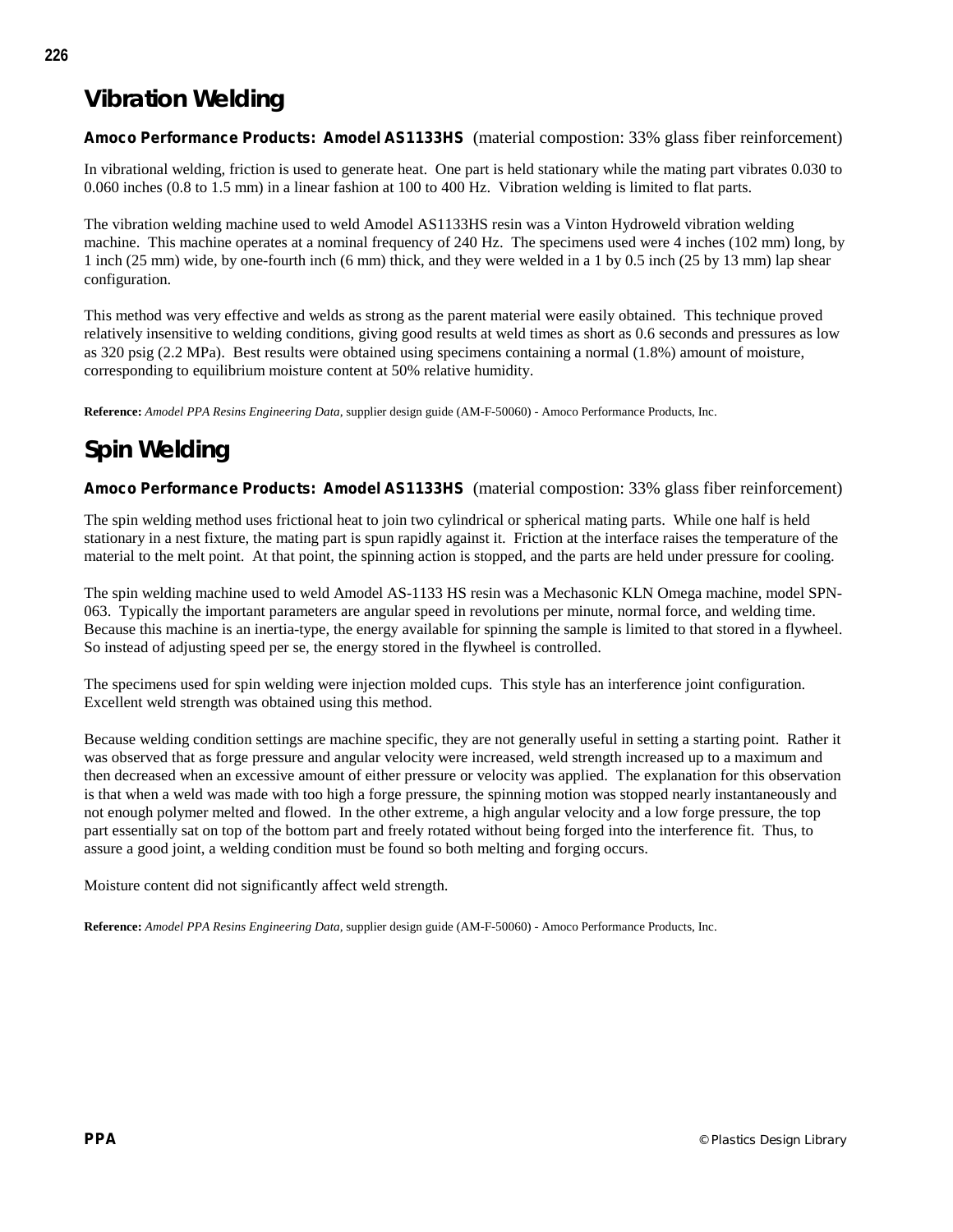## **Ultrasonic Welding**

#### **Amoco Performance Products: Amodel AS1133HS** (material compostion: 33% glass fiber reinforcement)

The ultrasonic welding machine used to weld Amodel AS-1133 HS resin was a Branson Model 910 M, microprocessor controlled machine. With this unit it is possible to dial in the amount of energy that will be applied to the sample. The output from the booster was fed to near and far field horns. The samples used were injection molded cups. Aluminum fixturing held the parts in a butt joint configuration.

Welds produced using a near field horn to joint distance [defined as  $1/4$  inch (6 mm) or less] were excellent. Welds made using the far field horn position were weak (one-third of the strength achieved at near field) and are probably not useful. The conditions that gave acceptable strength were weld energy of 750 J and pressure of 617 psi (4.3 MPa). The recommended interference at the shear joint should be at least 0.008 inch (0.2 mm).

**Reference:** *Amodel PPA Resins Engineering Data,* supplier design guide (AM-F-50060) - Amoco Performance Products, Inc.

#### **Snap Fit Assemblies**

**Amoco Performance Products: Amodel A1230L** (material compostion: 30% mineral filler); **Amodel AS1133HS** (material compostion: 33% glass fiber reinforcement); **Amodel ET1000HS** (features: lubricated, impact modified, heat stabilized)

**Table 34.1:** Maximum strain recommendations for cantilever snap fits made from several grades of Amodel resins.

| Amodel PPA grade | maximum strain, % |
|------------------|-------------------|
| <b>ET-1000HS</b> | 10                |
| A-1230L          | 0.5               |
| AS-1133HS        |                   |

**Reference:** *Amodel PPA Resins Engineering Data,* supplier design guide (AM-F-50060) - Amoco Performance Products, Inc.

#### **Threaded Fasteners**

**Amoco Performance Products: Amodel AS1133HS** (material compostion: 33% glass fiber reinforcement)

When threaded metal fasteners are used to retain or secure plastic parts to an assembly, and the assembly is subjected to changes in temperature, the difference between the thermal expansion coefficients of the metal and the plastic can cause problems. When a threaded fastener is tightened, the fastener is elongated slightly and a compressive stress is generated on the substrate. This compressive stress maintains the tightness of the bolt.

When the assembly is heated, both the plastic part and the metal fastener will expand. The plastic part, however, is constrained by the metal fastener, and cannot expand. This results in increased compressive stresses in the plastic and a corresponding increased tendency for compressive creep or stress relaxation to occur. The relaxation of the compressive stress will result in reduced torque retention in the bolts.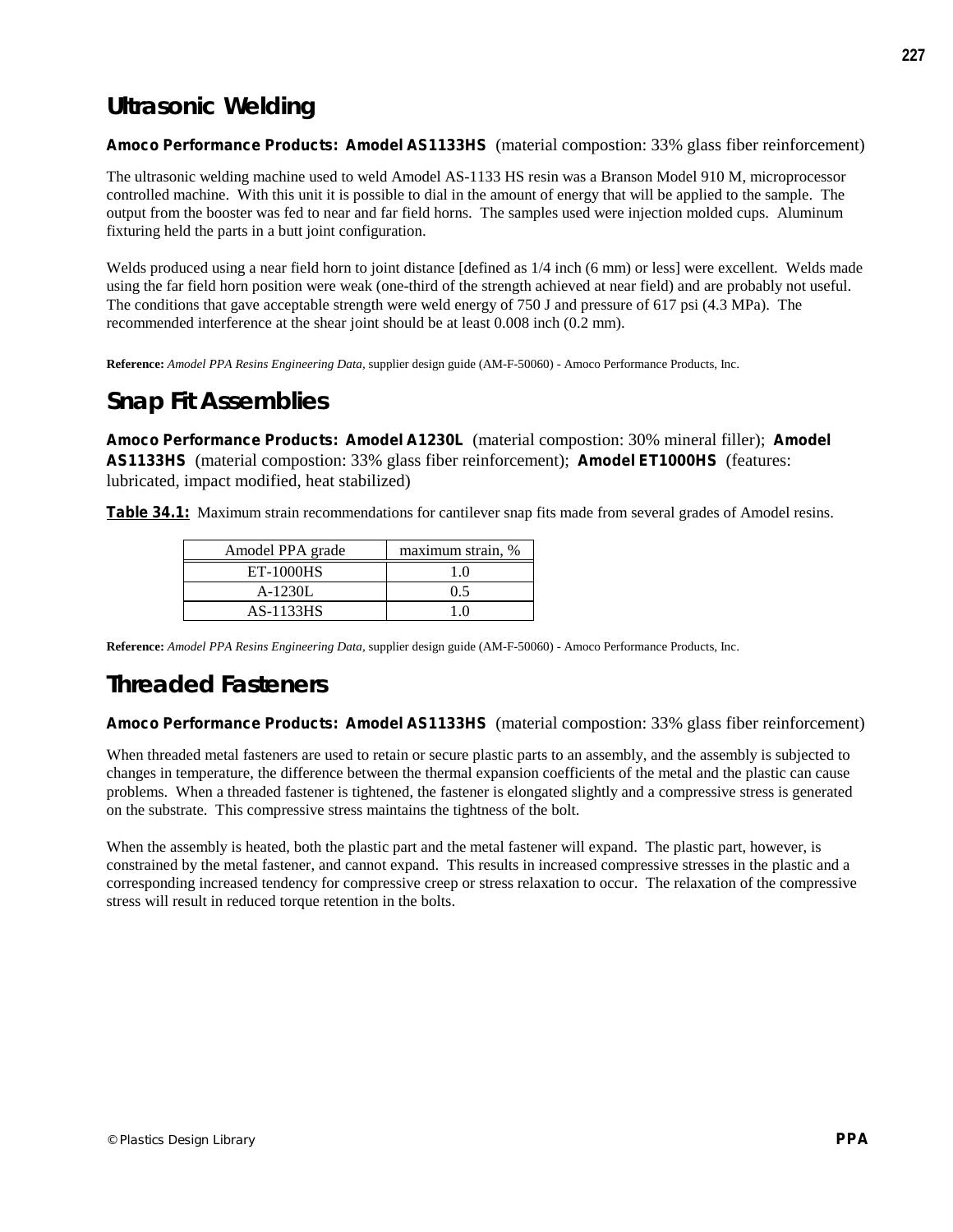To evaluate this tendency, 0.250 in. (6.4 mm) thick plaques of Amodel AS-1133 HS resin, 33% glass reinforced nylon 66 and 35% glass reinforced nylon 46 were bolted to a metal surface with steel machine bolts tightened to 60 in-lbs (6.8 N•m) of torque with a torque wrench compressing the plastic plaque under the bolt face. The temperature of the bolted assemblies was then raised to indicated temperatures, held for one hour, and then cooled to room temperature. The torque required to loosen the bolts was then measured.

The coefficient of thermal expansion of Amodel resin is lower than those of the other materials tested, and therefore closer to that of the steel. The smaller difference in thermal expansion results in lower induced stress due to the compressive strain caused by the thermal excursion in the constrained part. This translates to lower creep and therefore better torque retention for such bolted assemblies.

**Reference:** *Amodel PPA Resins Engineering Data,* supplier design guide (AM-F-50060) - Amoco Performance Products, Inc.

#### **Threaded Inserts**

**Amoco Performance Products: Amodel AS1133HS** (material compostion: 33% glass fiber reinforcement)

The figure depicts the recommended insert and boss designs for use with Amodel PPA resin.



**Figure 34.1:** Boss design for ultrasonic inserts in Amodel PPA resin.

**Reference:** *Amodel PPA Resins Engineering Data,* supplier design guide (AM-F-50060) - Amoco Performance Products, Inc.

## **Adhesive Bonding**

**Amoco Performance Products: Amodel AS1133HS** (material compostion: 33% glass fiber reinforcement)

Injection molded samples of Amodel A-1133 HS resin were bonded with Fusor 305-1/-2 (two part epoxy) and Tyrite 7500 A/C (two part urethane) adhesives. Both adhesives were supplied by Lord Corporation.

To prepare the test specimens, a cure cycle of 30 minutes at 250°F (120°C) followed by conditioning at room temperature for 72 hours was used when the adhesive was Fusor 305-1/-2 adhesive. When the adhesive was the Tyrite 7500 A/C adhesive, the cure cycle used was 10 minutes at 200°F (90°C) followed by conditioning at room temperature for 72 hours.